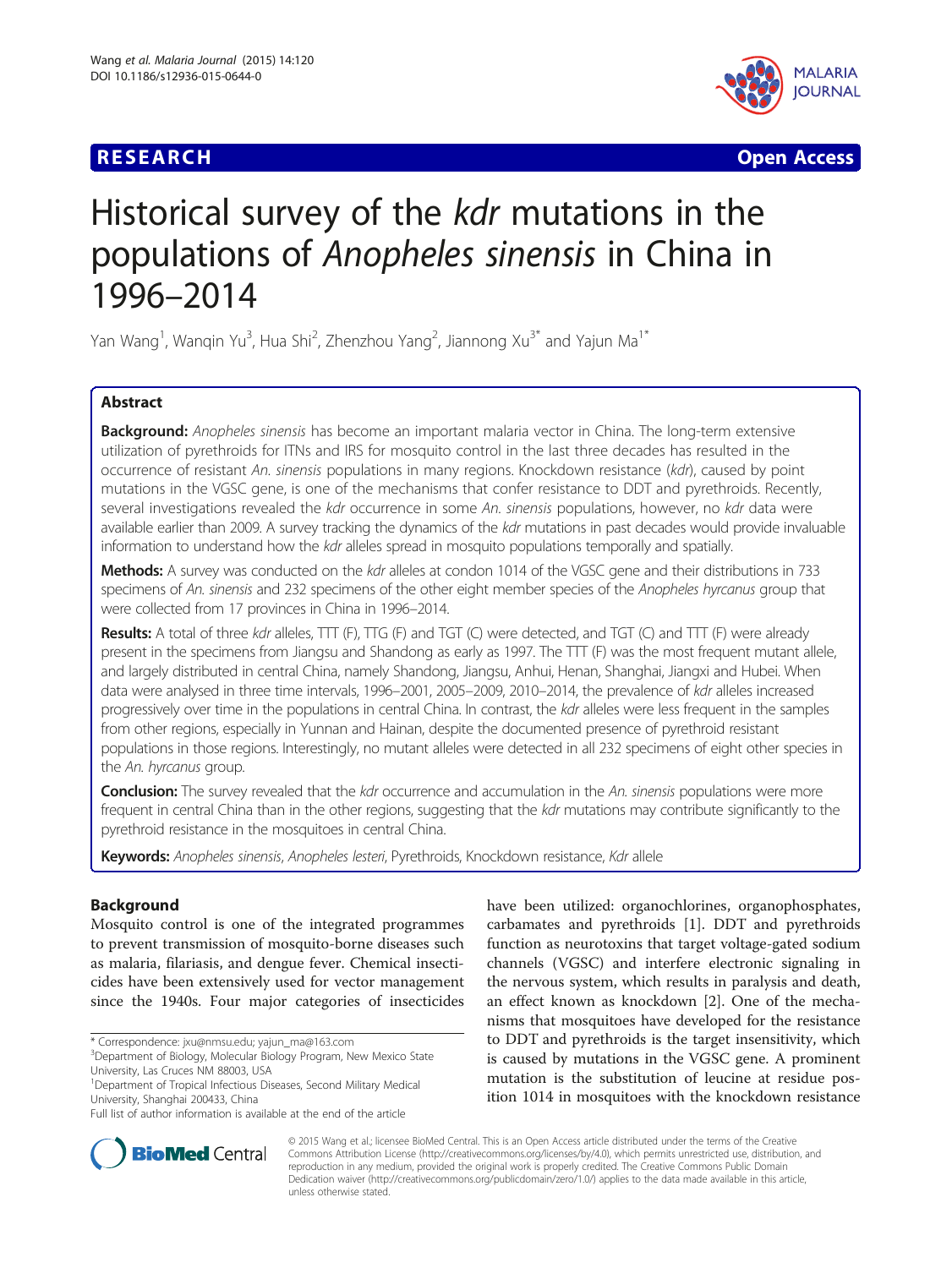$(kdr)$  [[1\]](#page-8-0). A positive correlation between the  $kdr$  mutation and the resistant phenotype to pyrethroids and DDT was well documented in various Anopheles populations [[3-10](#page-8-0)].

Anopheles sinensis is an Oriental species with wide distributions in China. Anopheles sinensis is one of the principal malaria vectors in many malaria-endemic regions, especially in the central China, due to its abundant population size [[11](#page-8-0)]. In China, DDT has been widely used for conventional indoor residue sprays (IRS) since 1950s, and pyrethroids have been applied for IRS and insecticide-treated nets (ITNs) since 1980s [\[12](#page-8-0)]. These measures have been effective in reducing malaria transmission [\[13](#page-8-0)]. However, the long-term applications of insecticides have resulted in the development of resistance in mosquito populations. For instance, the DDT resistance in An. sinensis was documented in Yunnan as early as 1981 [\[14\]](#page-8-0); the permethrin resistance was reported in Sichuan in 1989 [\[15\]](#page-8-0); and in Fujian in 1989– 1993, resistant populations occurred two years after IRS and ITNs applications, and the resistance spread in more populations three years after applications [\[13](#page-8-0)].

Recent years, the kdr genotyping has been included in monitoring pyrethroid resistance in An. sinensis in China. Several investigations have been made on the distributions of kdr alleles in various An. sinensis populations, such as provinces Jiangsu, Henan, Hunan, Anhui, Jiangxi, Yunnan, and Hainan [[7,16-21\]](#page-8-0). However, these studies were conducted in the last five years, the kdr data were obtained from the mosquito specimens that were sampled in 2009 and after. No earlier kdr data were available. A historical survey tracking the dynamics of the kdr mutations in the past decades would provide invaluable information to understand how the *kdr* mutations occurred and spread in mosquito populations temporally and spatially. Therefore, a study was conducted to investigate the genotypes of the codon 1014 of the VGSC gene in the specimens of An. sinensis and the other eight member species of the An. hyrcanus group that were collected from 17 provinces in 1996–2014. The data revealed that the kdr alleles were already present in the specimens sampled in 1997, and *kdr* alleles progressively increased over decades in the An. sinensis populations in central China. The *kdr* were much less prevalent in the other populations, particularly in Yunnan and Hainan.

# Methods

### Mosquito collections and species identification

Wild mosquito adults were collected in 1996–2014 from 31 sampling sites in 17 provinces in China. Mosquitoes were caught by using light traps at livestock corrals or human landing catches, with consent of the owners and persons involved in the study. The collection information was

summarized in Tables [1](#page-2-0), [2](#page-3-0) and Figure [1.](#page-4-0) Mosquitoes of the Anopheles hyrcanus group were sorted out in the field by morphology using the identification keys [\[11\]](#page-8-0), and brought back to the lab. The species identity was molecularly determined by a diagnostic PCR assay based on the ribosomal DNA (rDNA) second internal transcribed spacer (ITS2) markers [\[22\]](#page-8-0) or by the ITS2 sequencing [\[23\]](#page-8-0).

#### kdr gene amplification and sequencing

To identify kdr alleles, a partial sequence of S6 segment of domain II of the VGSC gene was amplified from 20-50 ng genomic DNA from single specimens using CD1 (5′-TGA TCG TGT TTC GCG TGC TG-3′) and CD2 (5′-GTC TCG TTA TCC GCC GTT GG-3′) primers [\[3](#page-8-0)]. The PCR kit was from Aidlab, China. The PCR reaction was carried out in Verity 96 well Thermal Cycler (Applied Biosystems, USA) included an initial step of denaturation at 94°C for 1 min, followed by 35 cycles of amplification at 94°C for 30 s, 55°C for 30 s, and 68°C for 30 s, with a final extension step at 68°C for 7 min. After electrophoresis, PCR products were purified and used for sequencing in both directions with the CD1 and CD2 primers, respectively. There were 37 specimens, of which the PCR products were cloned into plasmids (pGEMX-T Easy Vector, Aidlab, China), and then sequenced, due to the double peaks at two positions of the codon 1014.

#### Statistical analyses

The codon 1014 was examined by sequence analysis, and genotypes were determined. In each sample, for a particular allele, the allele frequency was calculated as: number of alleles/(sample size  $\times$  2). The mutation frequency was defined as frequency of sum of wildtype/mutant heterozygotes and mutant/mutant homozygotes, which was calculated as: (sum of wildtype/mutant and mutant/mutant individuals)/sample size. The maximum likely frequency (y) of an allele present or absent in a sample of a given size (x) was obtained from the upper of 95% confidence limit of binomial distribution, given by  $y = 1 - 0.051/x$ , following the example of Post and Millest [\[24\]](#page-9-0).

#### Results

### Taxonomic composition of the mosquito collections

In the current study, 733 specimens of An. sinensis were used in the *kdr* allele survey. Some of these samples were from mosquito collections of our previous work on the molecular identification and phylogeny of the An. hyrcanus group [[22,23\]](#page-8-0) and the population genetics of An. sinensis [\[25\]](#page-9-0) and Anopheles lesteri [[26\]](#page-9-0) since 1996. The samples included specimens from 31 sampling sites in 17 provinces in China from 1996 to 2014 (Figure [1](#page-4-0) and Table [1\)](#page-2-0). In addition, 232 mosquitoes of eight other species in the An. hyrcanus group were identified in the samples collected in 19 locations from 11 provinces in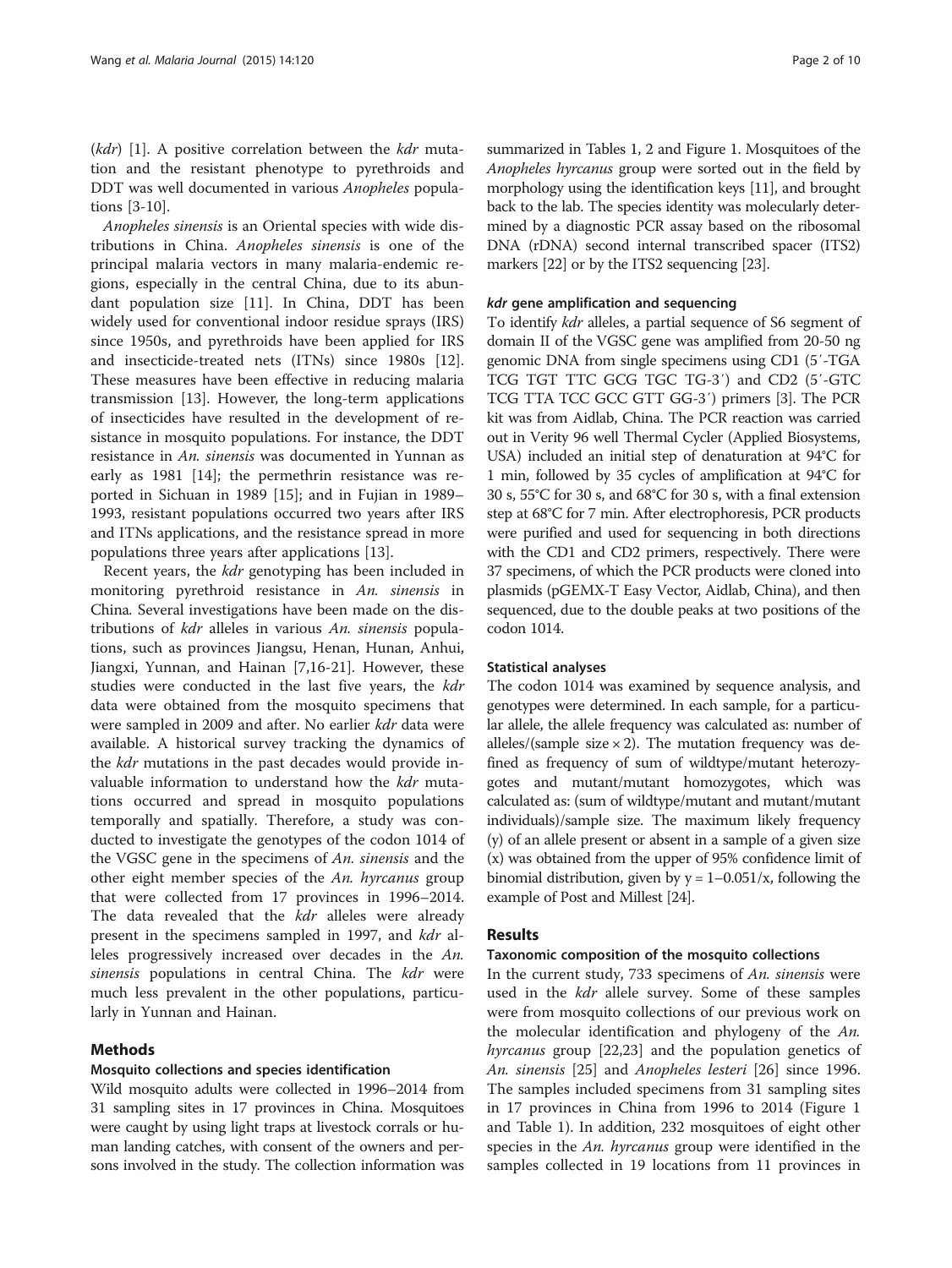# <span id="page-2-0"></span>Table 1 Sampling information of Anopheles sinensis in China

| <b>Collection site</b> |            | Latitude/longitude coordinates | Code             | Sample size    | Date    |
|------------------------|------------|--------------------------------|------------------|----------------|---------|
| Anhui                  | Hefei      | N:31°52', E:117°16'            | HF06             | 19             | 07/2006 |
|                        | Huangshan  | N:30°08', E:118°10'            | <b>HS13</b>      | 60             | 07/2013 |
|                        | Xuancheng  | N:30°57', E:118°44'            | XC13             | 30             | 07/2013 |
| Chongqing              | Kaixian    | N:31°10', E:108°23'            | CQ08             | 16             | 07/2008 |
| Fujian                 | Jianyang   | N:27°24', E:118°03'            | FJ97             | 20             | 09/1997 |
| Guangdong              | Zhuhai     | N:22°15', E:113°33'            | GD07             | 26             | 10/2007 |
| Guangxi                | Tiane      | N:25°01', E:106°59'            | GX05             | 22             | 07/2005 |
| Guizhou                | Sinan      | N:27°51', E:108°08'            | <b>SN97</b>      | 16             | 05/1997 |
|                        | Kaili      | N:26°37', E:107°56'            | KL07             | 20             | 08/2007 |
| Hainan                 | Chengmai   | N:19°45', E:110°00'            | CM97             | 7              | 05/1997 |
|                        | Qiongzhong | N:19°03', E:109°50'            | QZ10             | 12             | 08/2010 |
|                        | Wenchang   | N:19°36', E:110°43'            | WC11             | 14             | 08/2011 |
|                        | Changjiang | N:19°15', E:109°02'            | CJ13             | 7              | 06/2013 |
|                        | Haikou     | N:20°01', E:110°20'            | <b>HK13</b>      | 5              | 08/2013 |
| Henan                  | Zhengzhou  | N:34°45', E:113°38'            | ZZ97             | 9              | 07/1997 |
|                        |            |                                | ZZ07             | 10             | 08/2007 |
|                        | Nanyang    | N:33°00', E:112°31'            | NY01             | 23             | 06/2001 |
| Hubei                  | Wuhan      | N:30°34', E:114°18'            | <b>WH06</b>      | 24             | 08/2006 |
|                        | Suizhou    | N:31°43', E:113°22'            | SZ07             | 13             | 07/2007 |
| Jiangsu                | Xuyi       | N:32°58', E:118°31'            | XY97             | 20             | 07/1997 |
|                        | Wujing     | N:31°40, E:119°56'             | WJ97             | 24             | 07/1997 |
| Jiangxi                | Yongxiu    | N:29°08', E:115°44'            | JX09             | 16             | 09/2009 |
| Liaoning               | Huludao    | N:40°44', E:120°51'            | LN08             | 10             | 08/2008 |
| Shandong               | Jining     | N:35°24', E:116°35             | <b>JN97</b>      | 3              | 07/1997 |
|                        |            |                                | JN00             | 31             | 07/2000 |
|                        |            |                                | JN07             | 22             | 08/2007 |
|                        |            |                                | JN12             | 12             | 07/2012 |
|                        | Caoxian    | N:34°49', E:115°32'            | CX12             | 30             | 07/2012 |
| Shanghai               | Jiading    | N:31°22', E:121°14'            | JD12             | 24             | 08/2012 |
| Shaanxi                | Ningshan   | N:33°32', E:108°26'            | <b>NS96</b>      | $\overline{2}$ | 08/1996 |
|                        |            |                                | <b>NS13</b>      | 36             | 07/2013 |
| Sichuan                | Pujiang    | N:30°14', E:102°29'            | PJ96             | 20             | 07/1997 |
|                        |            |                                | PJ97             | 18             | 07/1997 |
|                        | Jiuzhaigou | N:33°16', E:104°14'            | JZ14             | 46             | 07/2014 |
| Yunnan                 | Puer       | N:22°47', E:100°58'            | <b>PR97</b>      | 10             | 05/1997 |
|                        |            |                                | PR <sub>05</sub> | 10             | 08/2005 |
|                        |            |                                | <b>PR10</b>      | 17             | 07/2010 |
|                        | Zhaotong   | N:27°20', E:103°43'            | ZT06             | 14             | 07/2006 |
|                        | Yingjiang  | N:24°51', E:97°55'             | YJ13             | 15             | 08/2013 |

China in 1996–2013, including 167 of Anopheles lesteri, 24 of Anopheles yatsushiroensis, 13 of Anopheles belenrae, 19 of Anopheles kleini, three of Anopheles liangshanensis, two of Anopheles peditaeniatus, two of Anopheles kunmingensis and two of Anopheles crawfordi.

# Frequency and distribution of kdr mutations in the An. sinensis populations

In order to detect kdr alleles, a 343 bp fragment of the IIS6 domain of the VGSC gene was PCR amplified and sequenced directly. At codon 1014, four alleles were identified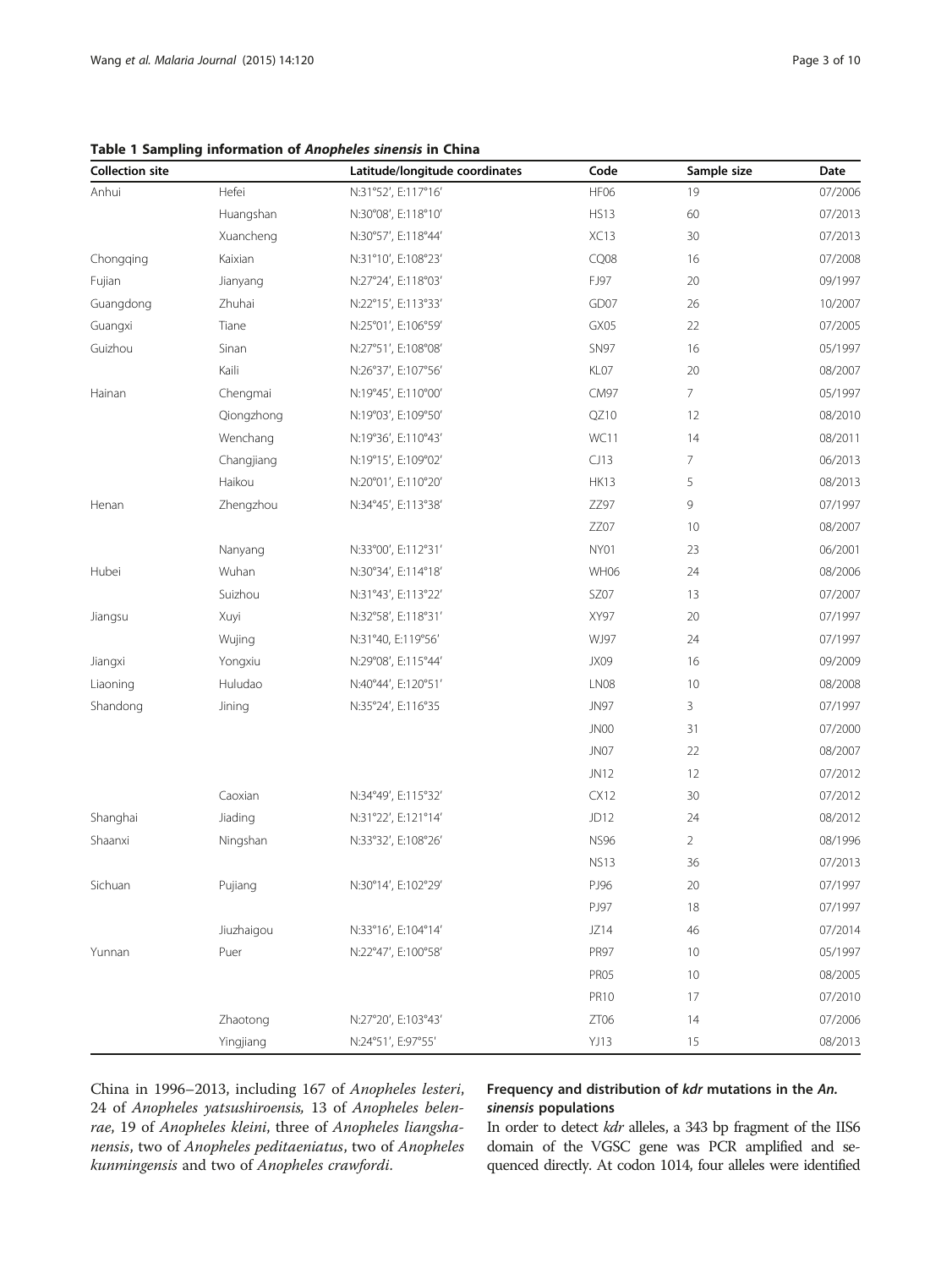| <b>Collection site</b> |            | Latitude/longitude coordinates | <b>Species</b>      | Sample size    | Date    |
|------------------------|------------|--------------------------------|---------------------|----------------|---------|
| Guangdong              | Zhuhai     | N:22°15', E:113°33'            | An. lesteri         | $\overline{2}$ | 07/2001 |
|                        |            |                                |                     | 9              | 10/2007 |
| Guangxi                | Lab colony |                                | An. lesteri         | 1              |         |
| Hainan                 | Wenchang   | N:19°36', E:110°43'            | An. lesteri         | 11             | 12/2001 |
|                        |            |                                |                     | 6              | 08/2010 |
| Henan                  | Nanyang    | N:33°00', E:112°31'            | An. lesteri         | 5              | 06/2001 |
|                        |            |                                | An. yatsushiroensis | 3              |         |
| Hubei                  | Suizhou    | N:31°43', E:113°22'            | An. lesteri         | $\overline{4}$ | 07/2007 |
| Jiangsu                | Lab colony |                                | An. lesteri         | 17             |         |
| Liaoning               | Zhangwu    | N:42°31', E:122°28'            | An. lesteri         | $\mathbf{1}$   | 08/2007 |
|                        | Zhuanghe   | N:39°51', E:122°55'            | An. lesteri         | $\overline{2}$ | 08/1999 |
|                        | Faku       | N:42°24', E:123°14'            | An. lesteri         | $\mathbf{1}$   | 08/1996 |
|                        |            |                                |                     | 12             | 08/1998 |
|                        |            |                                | An. yatsushiroensis | 5              |         |
|                        | Sujiatun   | N:41°34', E:123°25'            | An. lesteri         | $\mathbf{1}$   | 08/1997 |
|                        |            |                                |                     | 8              | 08/1998 |
|                        |            |                                |                     | $\overline{2}$ | 08/2002 |
|                        |            |                                | An. yatsushiroensis | $\mathbf{1}$   |         |
|                        | Donggang   | N:39°58', E:123°52'            | An. lesteri         | 18             | 07/1997 |
|                        |            |                                | An. yatsushiroensis | 6              |         |
|                        |            |                                | An. lesteri         | 11             | 07/1999 |
|                        |            |                                | An. yatsushiroensis | $\mathbf{1}$   |         |
|                        |            |                                | An. lesteri         | 44             | 08/2004 |
|                        |            |                                | An. yatsushiroensis | 3              |         |
| Shandong               | Rongchen   | N:37°10', E:122°29'            | An. yatsushiroensis | 3              | 08/2004 |
|                        | Jining     | N:35°24', E:116°35             | An. belenrae        | 3              | 08/1997 |
|                        |            |                                |                     | 7              | 08/2012 |
|                        | Caoxian    | N:34°49', E:115°32'            | An. belenrae        | 3              | 08/2012 |
| Shaanxi                | Yulin      | N:38°16', E:109°44'            | An. keleini         | 16             | 08/2009 |
|                        |            |                                |                     | 3              | 08/2013 |
| Sichuan                | Junlian    | N:28°02', E:104°35'            | An. lesteri         | 6              | 07/1996 |
|                        | Pujiang    | N:30°14', E:102°29'            | An. lesteri         | 2              | 07/1998 |
|                        |            |                                | An. yatsushiroensis | 2              |         |
|                        | Liangshan  | N:27°53', E:102°35'            | An. liangshanensis  | 3              | 08/1997 |
| Yunnan                 | Zhaotong   | N:27°20', E:103°43'            | An. lesteri         | 2              | 08/1999 |
|                        |            |                                |                     | $\mathbf{1}$   | 08/2006 |
|                        | Kunming    | N:25°03', E:102°42'            | An. kunmingensis    | $\overline{2}$ | 08/1997 |
|                        | Puer       | N:22°47', E:100°58'            | An. lesteri         | $\mathbf{1}$   | 08/1999 |
|                        |            |                                | An. peditaeniatus   | $\overline{2}$ | 08/2007 |
|                        |            |                                | An. crawfordi       | $\overline{2}$ |         |

<span id="page-3-0"></span>Table 2 Sampling information of member species in the Anopheles hyrcanus group in China

in the An. sinensis samples. In addition to the wildtype codon TTG encoding leucine (L), three mutant alleles were detected. Codons TTT and TTC both code for phenylalanine (F), and codon TGT codes for cysteine (C). A total of 10 genotypes were detected, including wildtype homozygote TTG/TTG (55.25%), mutant homozygotes TTT/TTT (17.60%), TTC/TTC (0.27%), TGT/TGT (1.91%), wildtype/ mutant heterozygotes TTG/TTT (8.19%), TTG/TTC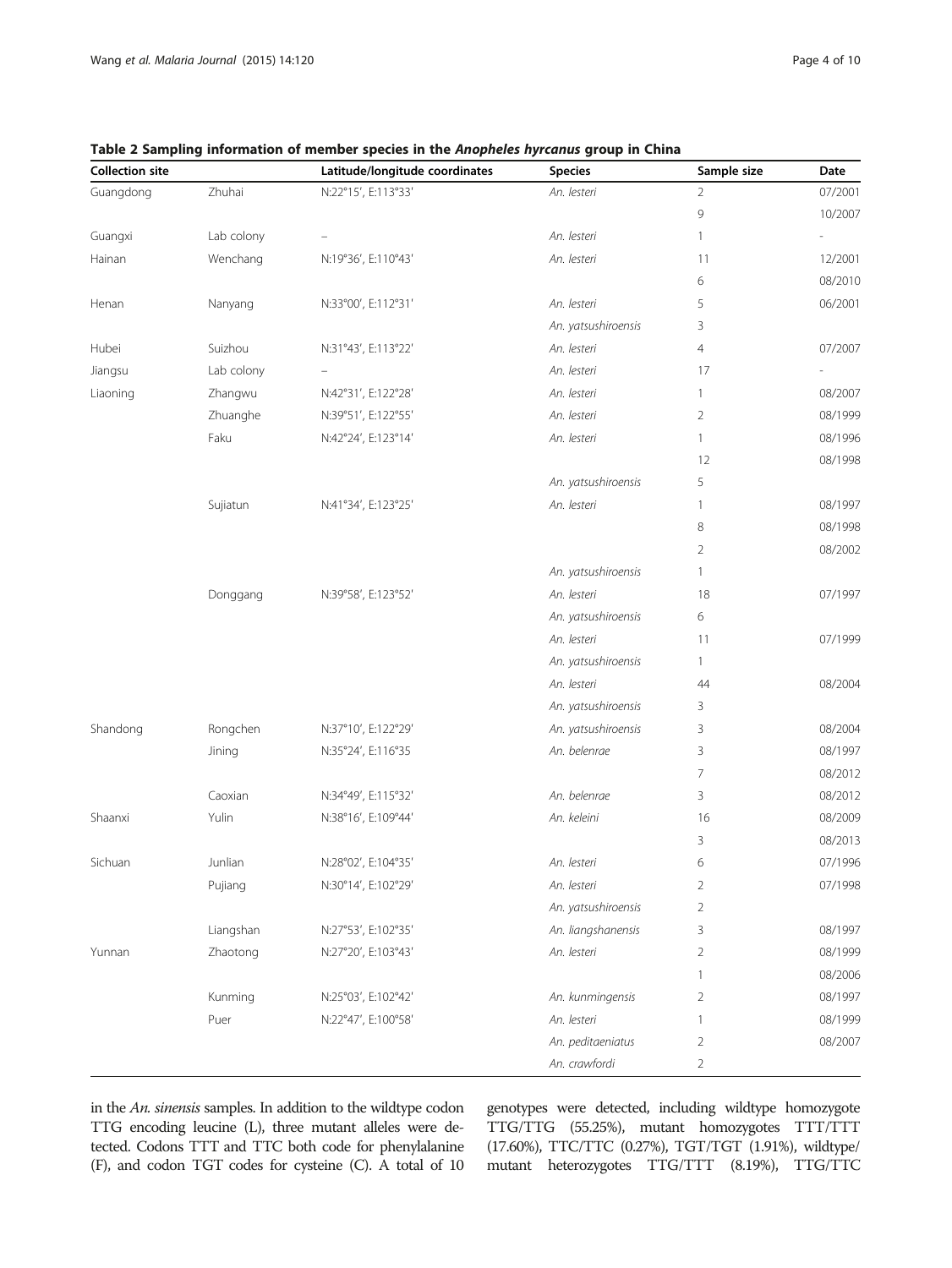<span id="page-4-0"></span>

(0.82%), TTG/TGT (4.50%), TTT/TTC (0.68%), TTT/TGT (10.23%), and TTC/TGT (0.55%). Overall, the frequency of mutant genotypes (F/F, C/C and F/C) accounted for 31.24%, and the frequency of heterozygote genotypes L/F and L/C was 13.51%. The kdr allele frequency was presented in Additional file [1:](#page-8-0) Table S1.The geographic distribution of genotypes, i.e. wildtype homozygotes, wildtype/mutant heterozygotes, and mutant homozygotes, were depicted in Figure 1. The mutant alleles (1014F and 1014C) were highly prevalent in seven regions in central China, namely Shandong, Henan, Jiangsu, Shanghai, Anhui, Jiangxi and Hubei. The mutant alleles were less prevalent in the samples from other regions, including Sichuan, Chongqing, Shaanxi, Yunnan, Guizhou, and Hainan Island (Additional file [1:](#page-8-0) Table S1).

The specimens were collected in a time span of 1996– 2014. To trace back to the temporal occurrence of kdr genotypes, the data were analysed in three time intervals, 1996–2001, 2005–2009 and 2010–2014 (Additional file [2](#page-8-0): Table S2). In1996-2001, 203 specimens in 13 samples from 10 provinces were examined, the mutant alleles TGT (C) and TTT (F) were detected in 21 specimens, and seven of these specimens were found in Shandong and Jiangsu as early as 1997. These specimens were all wildtype/mutant heterozygotes, L/F and L/C. The mutation frequency was 5.0- 45.16% in the populations of 1996–2001 (Additional file [2](#page-8-0): Table S2). In 2005–2009, 222 specimens in 13 samples from 11 provinces were screened, three mutant genotypes, TTT/ TTT, TGT/TGT, and TTC/TGT, occurred with frequency of 0.45-21.62% in the seven samples from six provinces, Shandong, Henan, Anhui, Hubei, Jiangxi, and Liaoning. The mutation frequency rose to 30-100%. No mutant alleles were detected in the samples from the other five regions (Additional file [1:](#page-8-0) Table S1 and Additional file [2:](#page-8-0) Table S2). In 2010–2014, 308 specimens in 13 samples from seven regions were investigated. The kdr alleles were found in Shandong, Shanghai, Anhui, Shaanxi, and Sichuan (Additional file [1](#page-8-0): Table S1 and Additional file: [2:](#page-8-0) Table S2). In addition to the mutant genotypes mentioned above, two more mutant genotypes, TTC/TTC and TTT/TTC, were detected in Anhui and Sichuan. The mutation frequency was 41.67-100%. No mutant alleles were detected in the samples from Yunnan and Hainan (Additional file [2](#page-8-0): Table S2).

Geographically, the kdr alleles were distributed largely in the populations from central China. Therefore, the samples from central China were further analysed. As shown in Table [3](#page-5-0), the frequency of wildtype genotype dropped over time, from 80.91% in 1996–2001 to 0.64% in 2010–2014, whilst the frequency of mutant genotypes rose from 0 to 87.18% (Table [3,](#page-5-0) Figure [2](#page-6-0)A). Furthermore, the mutant genotypes F/F and F/C were enriched in Shandong, Shanghai and Anhui in 2012–2014 (Table [3\)](#page-5-0). In the regions other than central China, no mutant alleles were detected in the three of four samples from Yunnan (1996–2013) and five samples from Hainan (1997, 2010–2013), and two samples from Guizhou (1997, 2007), one sample from Guangdong (2007), one sample from Fujian (1997) and one sample from Guangxi (2005) (Table [4](#page-7-0)). Overall, the frequency of wildtype homozygotes was 100% in 1997–2001, and still relatively high as 71.71% in 2010–2014 in these regions (Figure 1, Figure [2B](#page-6-0)). The analysis revealed that the *kdr* alleles were enriched in the An. sinensis populations in central China with a trend of progressive increase over time. The kdr alleles were less prevalent in the other regions of China.

# The allele of codon 1014 in other species of the An. hyrcanus group

A total of 232 specimens from eight other species in the An. hyrcanus group were screened. No kdr alleles were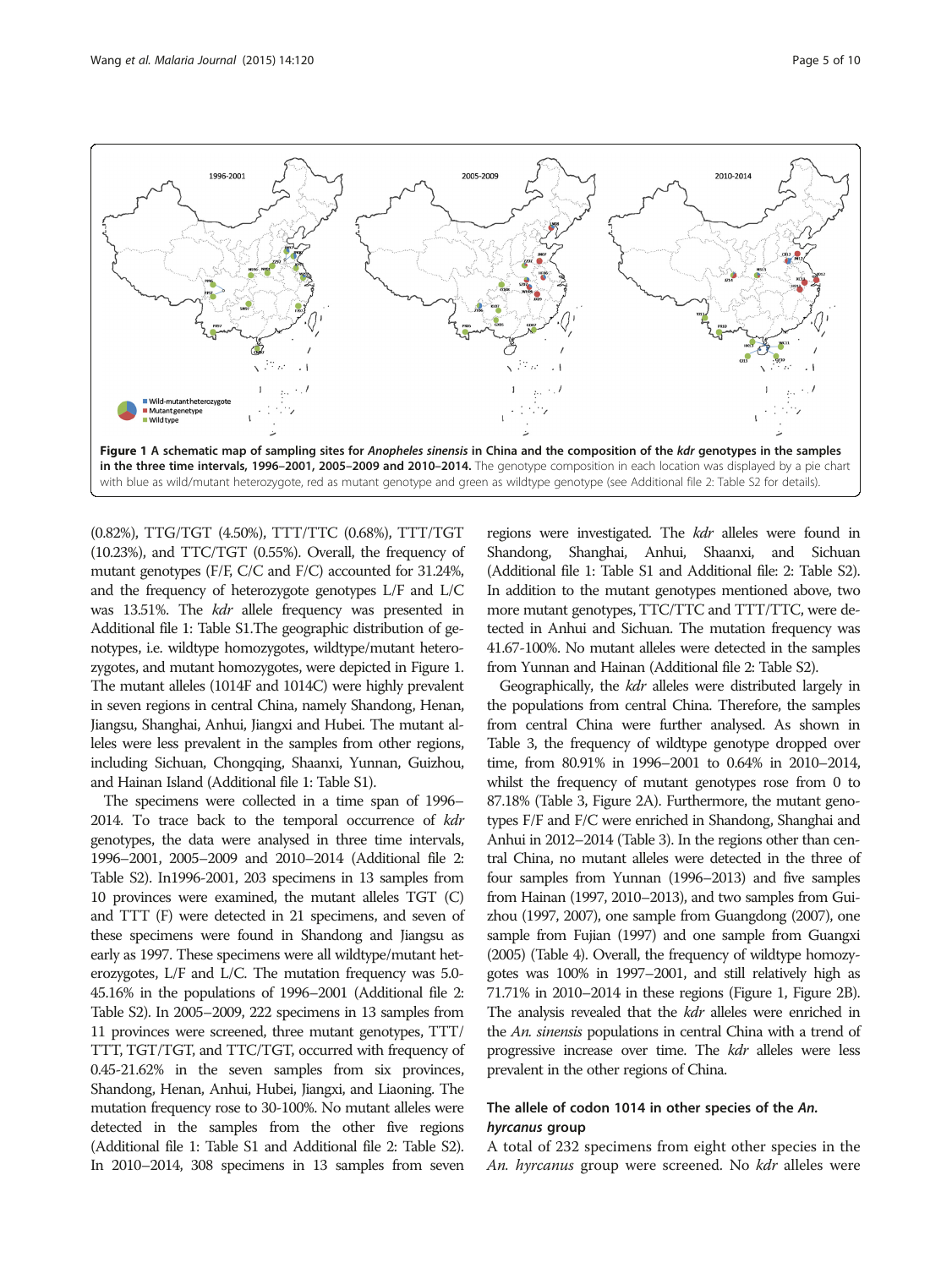| Sample                   | Sample<br>location | Sample<br>size | Wildtype<br>TTG(L)/<br>TTG(L) | Wildtype/mutant<br>heterozygote |                   |                   | Mutant genotype   | <b>Mutation</b>   |                     |                     |                   |                   |                  |
|--------------------------|--------------------|----------------|-------------------------------|---------------------------------|-------------------|-------------------|-------------------|-------------------|---------------------|---------------------|-------------------|-------------------|------------------|
| code                     |                    |                |                               |                                 |                   |                   | Mutant homozygote |                   |                     | Mutant heterozygote |                   |                   | frequency<br>(%) |
|                          |                    |                |                               | TTG(L)/<br>TTT(F)               | TTG(L)/<br>TTC(F) | TTG(L)/<br>TGT(C) | TTT(F)/<br>TTT(F) | TTC(F)/<br>TTC(F) | TGT(C)/<br>TGT(C)   | TTT(F)/<br>TTC(F)   | TTT(F)/<br>TGT(C) | TTC(F)/<br>TGT(C) |                  |
| 1997-2001                |                    |                |                               |                                 |                   |                   |                   |                   |                     |                     |                   |                   |                  |
| ZZ97                     | Henan              | 9              | 9                             | $\mathbf{0}$                    | $\mathbf 0$       | $\mathbf{0}$      | 0                 | $\mathbf 0$       | $\circ$             | $\mathbf 0$         | $\circ$           | $\mathbf{0}$      | 0.00             |
| XY97                     | Jiangsu            | 20             | 19                            | $\mathbf 0$                     | $\mathbf 0$       | $\mathbf{1}$      | 0                 | $\mathbf 0$       | $\mathbf 0$         | $\mathbf 0$         | $\mathbf{0}$      | $\mathbf 0$       | 5.00             |
| WJ97                     | Jiangsu            | 24             | 19                            | 3                               | $\mathbf 0$       | $\overline{2}$    | 0                 | $\mathbf 0$       | $\mathsf{O}\xspace$ | $\circ$             | $\circ$           | 0                 | 20.83            |
| <b>JN97</b>              | Shandong           | 3              | $\overline{2}$                | $\mathbf{0}$                    | $\mathbf 0$       | $\overline{1}$    | 0                 | $\mathbf 0$       | $\mathsf{O}\xspace$ | $\mathbf 0$         | 0                 | 0                 | 33.33            |
| JN00                     | Shandong           | 31             | 17                            | $\overline{4}$                  | $\mathbf 0$       | 10                | 0                 | $\Omega$          | $\mathbf 0$         | $\Omega$            | $\mathbf{0}$      | $\mathbf 0$       | 45.16            |
| NY01                     | Henan              | 23             | 23                            | $\mathbf{0}$                    | $\mathbf 0$       | $\mathbf{0}$      | 0                 | $\mathbf 0$       | $\mathbf{0}$        | $\mathbf 0$         | $\mathbf{0}$      | $\mathbf{0}$      | 0.00             |
| Total                    |                    | 110            | 89                            | 7                               | $\mathbf 0$       | 14                | 0                 | $\mathbf 0$       | $\mathbf 0$         | $\mathbf 0$         | $\mathbf 0$       | 0                 | 19.09            |
| Genotype<br>frequency(%) |                    |                | 80.91                         | 6.36                            | 0.00              | 12.73             | 0.00              | 0.00              | 0.00                | 0.00                | 0.00              | 0.00              |                  |
| 2005-2009                |                    |                |                               |                                 |                   |                   |                   |                   |                     |                     |                   |                   |                  |
| <b>HF06</b>              | Anhui              | 19             | 1                             | $\overline{4}$                  | $\mathbf 0$       | 3                 | 8                 | $\mathbf 0$       | $\mathbf 0$         | $\mathbf 0$         | 3                 | $\mathbf 0$       | 94.74            |
| <b>WH06</b>              | Hubei              | 24             | 0                             | 3                               | $\mathbf{0}$      | $\overline{4}$    | 5                 | $\Omega$          | 5                   | $\Omega$            | $\overline{7}$    | $\mathbf 0$       | 100.00           |
| SZ07                     | Hubei              | 13             | 3                             | $\overline{4}$                  | $\mathbf 0$       | $\mathbf{0}$      | $\overline{2}$    | $\mathbf 0$       | $\mathbf 0$         | $\mathbf 0$         | $\overline{4}$    | $\mathbf{0}$      | 76.92            |
| ZZ07                     | Henan              | 10             | $\overline{7}$                | $\mathbf{0}$                    | $\mathbf 0$       | $\mathbf{1}$      | 0                 | $\mathbf 0$       | $\circ$             | $\circ$             | $\overline{2}$    | 0                 | 30.00            |
| JN07                     | Shandong           | 22             | $\mathbf{1}$                  | $\mathbf{0}$                    | $\mathbf 0$       | $\mathbf{0}$      | 16                | $\mathbf 0$       | $\mathsf{O}\xspace$ | $\mathbf 0$         | 5                 | $\mathbf 0$       | 95.45            |
| JX09                     | Jiangxi            | 16             | 0                             | $\mathbf{0}$                    | $\mathbf 0$       | $\mathbf{0}$      | 12                | $\Omega$          | $\mathbf 0$         | $\mathbf 0$         | 3                 | $\mathbf{1}$      | 100.00           |
| Total                    |                    | 104            | 12                            | 11                              | $\overline{0}$    | 8                 | 43                | $\Omega$          | 5                   | $\Omega$            | 24                | $\mathbf{1}$      | 88.46            |
| Genotype<br>frequency(%) |                    |                | 11.54                         | 10.58                           | 0.00              | 7.69              | 41.35             | 0.00              | 4.81                | 0.00                | 23.08             | 0.96              |                  |
| 2010-2014                |                    |                |                               |                                 |                   |                   |                   |                   |                     |                     |                   |                   |                  |
| JN12                     | Shandong           | 12             | $\overline{0}$                | $\mathbf{0}$                    | $\mathbf 0$       | $\mathbf 0$       | $\overline{7}$    | $\overline{0}$    | $\mathbf{1}$        | $\circ$             | 4                 | 0                 | 100.00           |
| <b>CX12</b>              | Shandong           | 30             | 1                             | 11                              | $\mathbf 0$       | 6                 | 10                | 0                 | $\overline{0}$      | $\mathbf 0$         | $\overline{2}$    | 0                 | 96.67            |
| JD12                     | Shanghai           | 24             | $\circ$                       | $\mathbf{0}$                    | $\mathbf 0$       | $\mathbf{0}$      | 12                | $\Omega$          | $\mathbf{1}$        | $\mathbf 0$         | 10                | $\mathbf{1}$      | 100.00           |
| <b>HS13</b>              | Anhui              | 60             | 0                             | $\overline{2}$                  | $\mathbf 0$       | $\mathbf{0}$      | 28                | $\mathbf{1}$      | $\overline{4}$      | 3                   | 20                | 2                 | 100.00           |
| XC13                     | Anhui              | 30             | 0                             | $\mathbf{0}$                    | $\mathbf 0$       | $\mathbf{0}$      | 15                | $\mathbf 0$       | $\overline{2}$      | $\mathbf 0$         | 13                | 0                 | 100.00           |
| Total                    |                    | 156            | $\mathbf{1}$                  | 13                              | $\mathbf 0$       | 6                 | 72                | $\mathbf{1}$      | 8                   | 3                   | 49                | 3                 | 99.36            |
| Genotype<br>frequency(%) |                    |                | 0.64                          | 8.33                            | 0.00              | 3.85              | 46.15             | 0.64              | 5.13                | 1.92                | 31.41             | 1.92              |                  |

<span id="page-5-0"></span>Table 3 The frequency of kdr mutations in the Anopheles sinensis samples in central China

detected. All of these specimens were the homozygotes of the wildtype allele TTG.

# **Discussion**

In China, DDT was largely used in 1950s-1970s, and pyrethroids have been utilized since 1980s when DDT was banned [[27](#page-9-0)]. The applications of pyrethroids for IRS and ITNs have greatly contributed to the success of reducing malarial transmission. The occurrence of pyrethroid resistance in An. sinensis has been documented in many regions since 1980s [\[28,29](#page-9-0)]. For example, in Zhejiang [\[30](#page-9-0)], Hubei [[31\]](#page-9-0), Jiangsu [[32\]](#page-9-0), Shandong [\[33](#page-9-0)], Yunnan [[34\]](#page-9-0), Henan [\[34\]](#page-9-0), Fujian [[35](#page-9-0)], and Hainan [\[36\]](#page-9-0). Recently, Wang et al. conducted a survey of pyrethroid susceptibility in the An. sinensis populations from eight malaria endemic regions including Hubei, Henan, Hunan, Jiangsu, Jianxi, Sichuan, Shanghai and Yunnan [\[37](#page-9-0)]. They found that the An. sinensis populations in all examined regions were resistant to deltamethrin. The mortalities were in a range of 5.96-64.54% upon exposure to the diagnostic concentration of 0.25% del-tamethrin [\[37\]](#page-9-0). The relationship of *kdr* genotypes and pyrethroid resistance has been investigated in recent years. At codon 1014 of the VGSC gene, five mutant alleles, TTT(F),  $TTG(F)$ ,  $TGT(C)$ ,  $TCG(S)$  and  $TGG(W)$ , have been detected. The TTT(F) allele was the most prevalent mutant, followed by the alleles TGT(C) and TCG(S); the allele TGG (W) occurred rarely [\[7,16-19,21,](#page-8-0)[34,38,39](#page-9-0)]. The *kdr* alleles were present with high frequency largely in the populations in central China, such as Jiangsu, Anhui, Shandong, Hubei, and Henan. For example, Qi and Cui detected the kdr alleles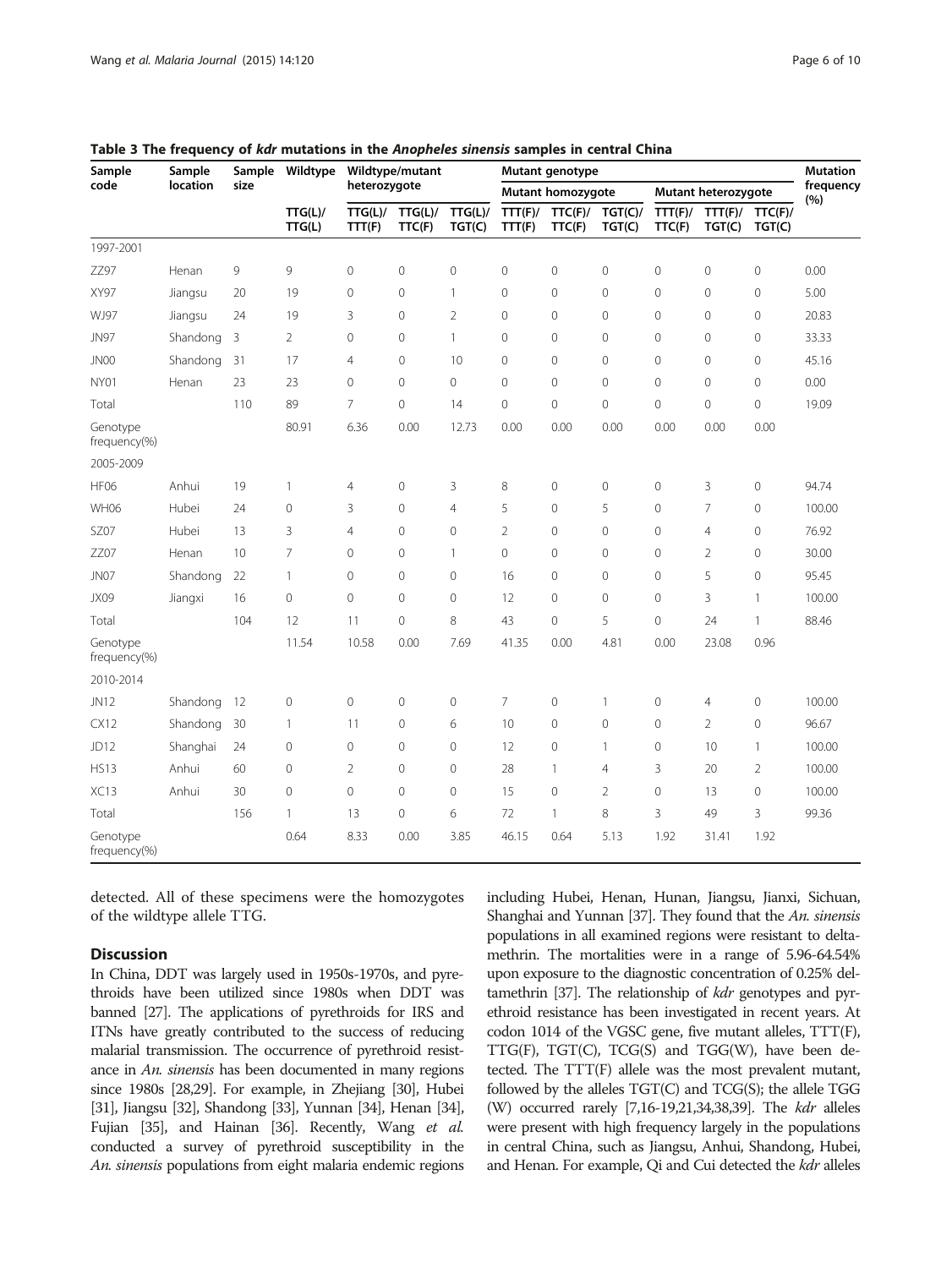<span id="page-6-0"></span>

1014F and 1014C in three populations from Henan, and the kdr allele frequency was associated with the resistant phenotype. However, no kdr alleles were detected in the two populations from Yunnan [\[34](#page-9-0)]. In the five populations collected from Jiangsu in 2009–2010, the kdr alleles 1014F and 1014C were detected and the frequency of allele 1014F was correlated with the resistance to beta-cypermethrin in these populations  $[16]$ . In the Guangxi collections, the *kdr* alleles 1014S, 1014F and 1014W were found [\[20](#page-8-0)]. In an investigation reported by Zhong et al. the kdr alleles 1014F and 1014C were present with high frequency (88.5-94.8%) in the resistant populations from Hunan, Hubei and Jiangsu in central China [\[17](#page-8-0)]. Both kdr alleles and the monooxygenase activity were significantly associated with the deltamethrin resistance, but the monooxygenase activity played a stronger role. On the other hand, no kdr alleles were detected in the two resistant populations in Yunnan, where the resistance was correlated with the monooxygenase activity [\[17](#page-8-0)]. A similar pattern was found in another study, in which the *kdr* mutation L1014F (70.0-88.9%) and L1014C (11.1-26.7%) were detected in the Anhui populations with higher fre-quency in the resistant mosquitoes [[19](#page-8-0)]. Again, no *kdr* alleles were found in the mosquitoes from Yunnan. Based on a CART statistical analysis, metabolic detoxification enzymes (monooxygenases, glutathion S-transferase and carboxylesterases) played major roles in resistance to pyrethroids and DDT while *kdr* alleles weighed less in the context [\[19](#page-8-0)]. In Hainan Island, the L/F heterozygotes were present with low frequency (6.7-9.5%) in the DDT and pyrethroid-resistant individuals of the two An. sinensis populations, but no kdr alleles were detected in the sympatric An. vagus [[18\]](#page-8-0). Overall, aforementioned studies demonstrated that the *kdr* mutations occurred largely in the An. sinensis populations in central China, where the resistance to DDT and pyrethroids was conferred primarily by the metabolic detoxification mechanisms as well as the kdr mutation. In the populations in other regions, the kdr alleles were less prevalent, and the pyrethroid resistance was conferred by the metabolic mechanisms.

In the current study, codon 1014 was examined in a large collection of the An. sinensis samples covering 17 provinces in a time span of 1996 to 2014. The kdr alleles 1014C and 1014F were found in the specimens sampled from Jiangsu and Shandong as early as 1997 (Additional file [1](#page-8-0): Table S1). This clearly indicated that the kdr alleles already existed in the An. sinensis populations in 1990s. In line with the findings in the other reports mentioned above, the *kdr* alleles were more prevalent in central China. The occurrence of kdr alleles has been progressively increasing over time (Figures [1](#page-4-0) and 2). For example, in the samples from Shandong that were collected in 1997, 2007, and 2012, the mutation frequency increased from 33.3% in 1997, 95.45% in 2007 to 100% in 2012 (Table [3](#page-5-0)). In the other regions, the kdr genotypes frequency was lower in Sichuan (0 in 1997 and 60.78% in 2014). Moreover, no kdr alleles were detected in the samples from Yunnan (2005–2013, except ZT06), Guangxi (2005), Fujian (1997), and Hainan (1997–2013) (Table [4\)](#page-7-0). Apparently the pyrethroid resistance in these regions was conferred majorly by the mechanisms other than *kdr* mutations. Similar situations have been reported in An. gambiae in Africa. In south-western Nigeria, the *kdr* alleles were not found in the pyrethroidresistant individuals of the molecular M form of An. gambiae [[40\]](#page-9-0). In a survey conducted in south-western Chad, central Africa, the allele 1014F was frequently present in the resistant S form of An. gambiae, but was not found in the M form or An. arabiensis [[41](#page-9-0)]. The frequent occurrence and accumulation of the *kdr* alleles in An. sinensis in central China may be explained by their large population size and wide distribution range. The mutant alleles may have had better chances to be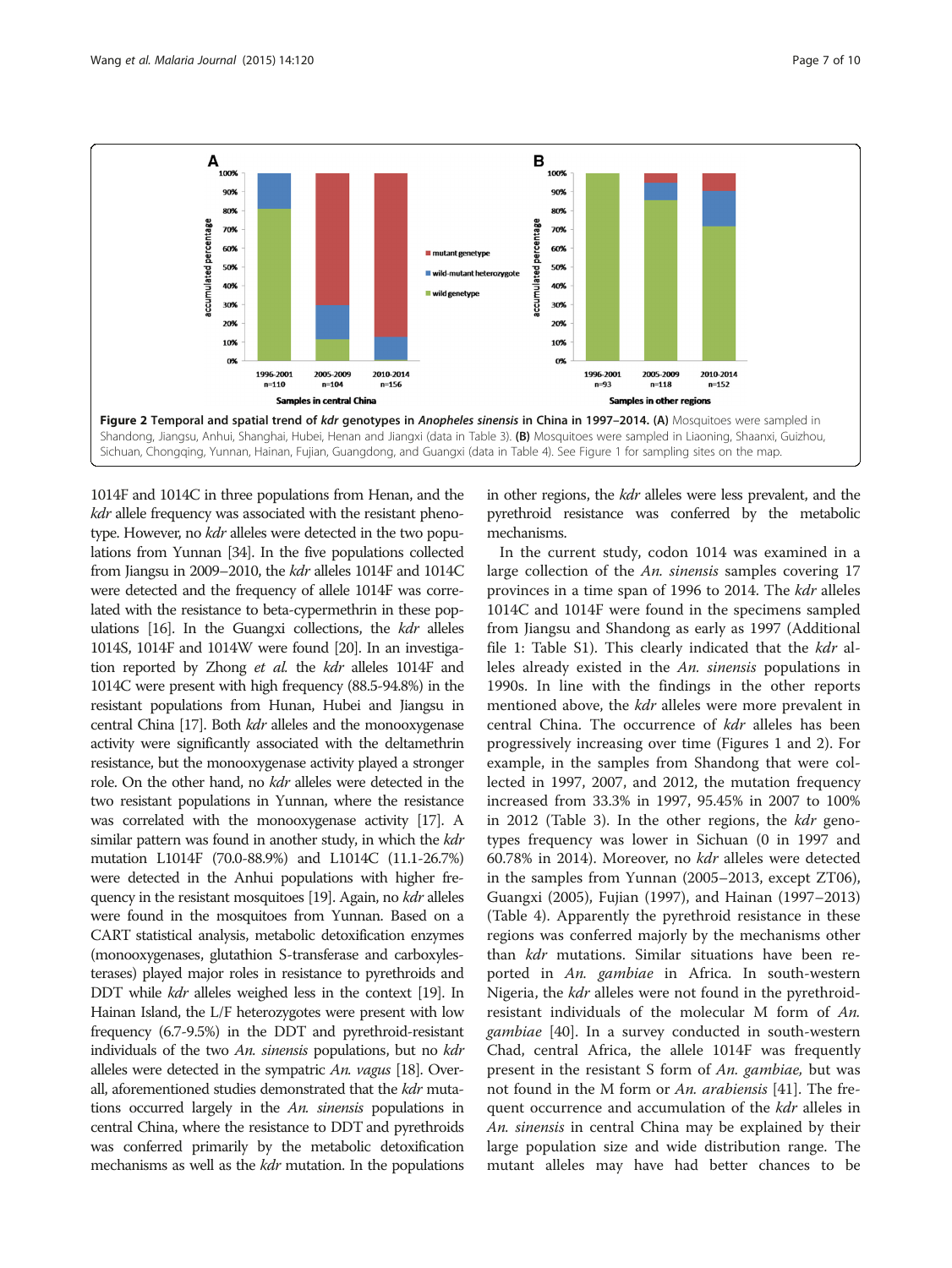| Sample                   | Sample<br>location | Sample         | Wildtype<br>TTG(L)/<br>TTG(L) | Wildtype/mutant<br>heterozygote |                   |                   | Mutant genotype          |                   |                     |                     |                   |                   | <b>Mutation</b>  |
|--------------------------|--------------------|----------------|-------------------------------|---------------------------------|-------------------|-------------------|--------------------------|-------------------|---------------------|---------------------|-------------------|-------------------|------------------|
| code                     |                    | size           |                               |                                 |                   |                   | <b>Mutant homozygote</b> |                   |                     | Mutant heterozygote |                   |                   | frequency<br>(%) |
|                          |                    |                |                               | TTG(L)/<br>TTT(F)               | TTG(L)/<br>TTC(F) | TTG(L)/<br>TGT(C) | TTT(F)/<br>TTT(F)        | TTC(F)/<br>TTC(F) | TGT(C)/<br>TGT(C)   | TTT(F)/<br>TTC(F)   | TTT(F)/<br>TGT(C) | TTC(F)/<br>TGT(C) |                  |
| 1997-2001                |                    |                |                               |                                 |                   |                   |                          |                   |                     |                     |                   |                   |                  |
| <b>NS96</b>              | Shaanxi            | $\overline{2}$ | $\overline{2}$                | $\mathbf 0$                     | $\mathbf 0$       | $\mathbf 0$       | $\mathbf 0$              | $\mathbf 0$       | $\mathbf 0$         | $\mathcal O$        | $\mathbf 0$       | $\mathbf 0$       | 0.00             |
| PJ96                     | Sichuan            | 20             | 20                            | $\mathbf 0$                     | $\mathbf 0$       | $\mathbf 0$       | $\mathbf{0}$             | $\mathbf 0$       | $\mathbf 0$         | $\mathbf 0$         | $\mathbf 0$       | $\mathbf 0$       | 0.00             |
| <b>SN97</b>              | Guizhou            | 16             | 16                            | $\overline{0}$                  | $\mathbf 0$       | $\overline{0}$    | $\mathbf{O}$             | $\overline{0}$    | $\mathbf 0$         | $\overline{0}$      | $\overline{0}$    | $\mathbf 0$       | 0.00             |
| <b>PR97</b>              | Yunnan             | 10             | 10                            | $\mathbf 0$                     | $\mathbf 0$       | $\mathbf 0$       | $\mathbf{0}$             | $\overline{0}$    | $\mathbf 0$         | $\mathbf 0$         | $\mathbf 0$       | $\mathbf 0$       | 0.00             |
| <b>CM97</b>              | Hainan             | $\overline{7}$ | $\overline{7}$                | $\mathbf 0$                     | $\mathbf 0$       | $\mathbf 0$       | $\mathbf 0$              | $\overline{0}$    | $\mathbf 0$         | $\mathbf 0$         | $\mathbf 0$       | $\mathbf 0$       | 0.00             |
| PJ97                     | Sichuan            | 18             | 18                            | $\overline{0}$                  | $\mathbf{0}$      | $\overline{0}$    | $\overline{0}$           | $\overline{0}$    | $\mathbf 0$         | $\mathbf{0}$        | 0                 | $\mathbf 0$       | 0.00             |
| FJ97                     | Fujian             | 20             | 20                            | $\mathbf 0$                     | $\mathbf 0$       | $\mathbf 0$       | $\mathbf 0$              | $\mathbf 0$       | $\mathbf 0$         | $\mathbf 0$         | $\mathbf 0$       | $\mathbf 0$       | 0.00             |
| Total                    |                    | 93             | 93                            | $\mathbf 0$                     | $\mathbf 0$       | $\overline{0}$    | $\mathbf 0$              | $\overline{0}$    | $\mathbf 0$         | $\overline{0}$      | $\overline{0}$    | $\mathbf 0$       | 0.00             |
| Genotype<br>frequency(%) |                    |                | 100.00                        | 0.00                            | 0.00              | 0.00              | 0.00                     | 0.00              | 0.00                | 0.00                | 0.00              | 0.00              |                  |
| 2005-2009                |                    |                |                               |                                 |                   |                   |                          |                   |                     |                     |                   |                   |                  |
| GX05                     | Guangxi            | 22             | 22                            | $\mathbf 0$                     | $\mathbf 0$       | $\mathbf 0$       | $\mathbf 0$              | $\mathbf 0$       | $\mathbf 0$         | $\mathbf 0$         | $\mathbf 0$       | $\mathbf 0$       | 0.00             |
| PR05                     | Yunnan             | 10             | 10                            | $\mathbf 0$                     | $\mathbf 0$       | $\mathbf 0$       | $\circ$                  | $\overline{0}$    | $\mathbf 0$         | $\mathbf 0$         | $\mathbf 0$       | $\mathbf 0$       | 0.00             |
| ZT06                     | Yunnan             | 14             | 6                             | $\overline{4}$                  | $\overline{2}$    | $\overline{2}$    | $\circ$                  | $\mathbf 0$       | $\mathbf 0$         | $\mathbf 0$         | $\mathbf 0$       | $\mathbf 0$       | 57.14            |
| KL07                     | Guizhou            | 20             | 20                            | $\overline{0}$                  | $\mathbf 0$       | $\mathbf 0$       | $\mathbb O$              | $\overline{0}$    | $\mathbf 0$         | $\mathbf 0$         | $\overline{0}$    | $\mathbf 0$       | 0.00             |
| GD07                     | Guangdong          | 26             | 26                            | $\overline{0}$                  | $\overline{0}$    | $\overline{0}$    | $\mathbf 0$              | $\overline{0}$    | $\mathbf 0$         | $\mathbf 0$         | $\overline{0}$    | $\mathbf 0$       | 0.00             |
| CQ08                     | Chongqing          | 16             | 16                            | $\mathbf 0$                     | $\mathbf 0$       | $\mathbf 0$       | $\mathbf{0}$             | $\Omega$          | $\mathsf{O}\xspace$ | $\mathbf 0$         | $\mathbf 0$       | $\mathbf 0$       | 0.00             |
| LN08                     | Liaoning           | 10             | $\mathbf{1}$                  | $\overline{2}$                  | $\mathbf 0$       | $\mathbf{1}$      | 5                        | $\overline{0}$    | $\mathbf 0$         | $\mathbf 0$         | $\mathbf{1}$      | $\mathbf 0$       | 90.00            |
| Total                    |                    | 118            | 101                           | 6                               | $\overline{2}$    | 3                 | 5                        | $\overline{0}$    | $\overline{0}$      | $\overline{0}$      | $\mathbf{1}$      | $\mathbf 0$       | 14.41            |
| Genotype<br>frequency(%) |                    |                | 85.59                         | 5.08                            | 1.69              | 2.54              | 4.24                     | 0.00              | 0.00                | 0.00                | 0.85              | 0.00              |                  |
| 2010-2014                |                    |                |                               |                                 |                   |                   |                          |                   |                     |                     |                   |                   |                  |
| <b>PR10</b>              | Yunnan             | 17             | 17                            | $\mathbf 0$                     | $\mathbf 0$       | $\mathbf 0$       | $\mathbf 0$              | $\mathbf 0$       | $\mathbf 0$         | $\mathbf 0$         | $\overline{0}$    | $\mathbf 0$       | 0.00             |
| QZ10                     | Hainan             | 12             | 12                            | $\overline{0}$                  | $\overline{0}$    | $\overline{0}$    | $\overline{0}$           | $\overline{0}$    | $\overline{0}$      | $\overline{0}$      | $\overline{0}$    | $\mathbf 0$       | 0.00             |
| WC11                     | Hainan             | 14             | 14                            | $\mathbf 0$                     | $\mathbf 0$       | $\mathbf 0$       | $\mathbf{0}$             | $\mathbf 0$       | $\mathbf 0$         | $\mathbf 0$         | $\mathbf 0$       | $\mathbf 0$       | 0.00             |
| CJ13                     | Hainan             | $\overline{7}$ | $7\overline{ }$               | $\overline{0}$                  | $\mathbf 0$       | $\overline{0}$    | $\mathbf 0$              | $\overline{0}$    | $\mathbf 0$         | $\mathbf 0$         | $\mathbf 0$       | $\mathbf 0$       | 0.00             |
| <b>NS13</b>              | Shaanxi            | 36             | 21                            | 7                               | $\mathbf{1}$      | $\overline{1}$    | 5                        | $\mathbf 0$       | $\mathbf{1}$        | $\mathbf{0}$        | $\mathbf 0$       | $\mathbf 0$       | 41.67            |
| YJ13                     | Yunnan             | 15             | 15                            | $\mathbf 0$                     | $\mathbf 0$       | $\mathbf 0$       | $\mathbf 0$              | $\overline{0}$    | $\mathbf 0$         | $\mathbf 0$         | $\mathbf 0$       | $\mathbf 0$       | 0.00             |
| <b>HK13</b>              | Hainan             | 5              | 5                             | $\mathbf 0$                     | $\mathbf 0$       | $\overline{0}$    | $\mathbf{0}$             | $\mathbf 0$       | $\mathbf 0$         | $\mathbf 0$         | $\mathbf 0$       | $\mathbf 0$       | 0.00             |
| JZ14                     | Sichuan            | 46             | 18                            | 16                              | 3                 | $\mathbf{1}$      | $\overline{4}$           | 1                 | $\mathsf{O}\xspace$ | $\overline{2}$      | $\mathbf{1}$      | $\mathbf 0$       | 60.87            |
| Total                    |                    | 152            | 109                           | 23                              | $\overline{4}$    | $\overline{2}$    | 9                        | $\mathbf{1}$      | $\mathbf{1}$        | $\overline{2}$      | $\mathbf{1}$      | $\mathbf 0$       | 28.29            |
| Genotype<br>frequency(%) |                    |                | 71.71                         | 15.13                           | 2.63              | 1.32              | 5.92                     | 0.66              | 0.66                | 1.32                | 0.66              | 0.00              |                  |

<span id="page-7-0"></span>Table 4 The frequency of kdr mutations in the Anopheles sinensis samples in other regions

selected and maintained in the  $An.$  sinensis populations in central China.

In this study, no kdr alleles were detected in all 232 specimens of the other eight member species of the An. hyrcanus group, including 167 specimens of An. lesteri. This resembles a finding reported by Kang et al. [[42](#page-9-0)], in which the kdr alleles were only found in An. sinensis, not in the other five species (Anopheles pullus, Anopheles kleini, An. lesteri and An. belenrae) in the An. hyrcanus group from

the Republic of Korea [\[42\]](#page-9-0). As a primary malaria vector in China, An. lesteri (previously known as An. anthropaphagus, which was rectified as An. lesteri based on the rDNA ITS2 sequences [\[23\]](#page-8-0)), has been a major target of the vector control programmes. The extensive implementation of IRS and ITNs in 1990s-2010s has led to a remarkable reduction in An. lesteri abundance in China, which has resulted in a significant drop in malaria morbidity [\[43-45](#page-9-0)]. It is intriguing that the low kdr occurrence in some An. sinensis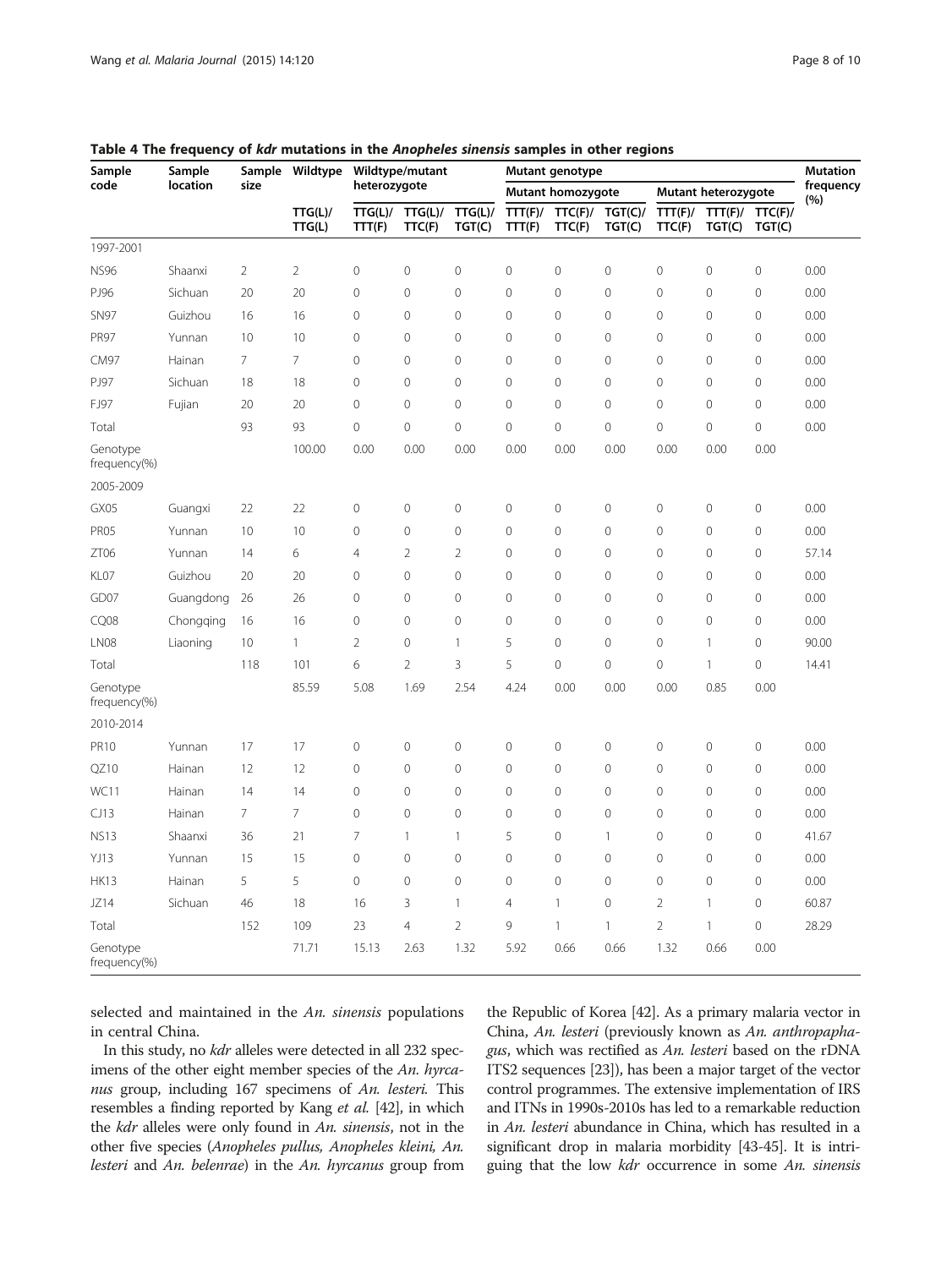<span id="page-8-0"></span>populations and absence in An. lesteri (in this study) given that both mosquitoes had been exposed to strong pyrethroid pressure. Further study is needed to investigate the resistant status and underlying mechanisms in these populations.

# Conclusions

The longitudinal survey of the historical samples revealed that the kdr mutations in An. sinensis largely occurred and accumulated progressively over time in central China. The differential kdr mutation distribution patterns suggest that diverse resistance mechanisms occur in different populations. Further studies are required to understand how the *kdr* alleles disperse among populations.

# Additional files

[Additional file 1:](http://www.malariajournal.com/content/supplementary/s12936-015-0644-0-s1.xlsx) The frequency of kdr alleles in the Anopheles sinensis samples in China.

[Additional file 2:](http://www.malariajournal.com/content/supplementary/s12936-015-0644-0-s2.xlsx) The distribution of kdr alleles in the Anopheles sinensis samples in China.

#### Competing interests

The authors declare that they have no competing interests.

#### Authors' contributions

All authors made contribution to the collection of mosquitoes. YM and JX designed the study. YM identified specimens by morphological characters. YW and WY did PCR and sequence comparison. YM, JX, YW and ZY did data analysis, YM, JX and YW wrote the manuscript. All authors read and approved the final version of the manuscript.

#### Acknowledgements

A number of people provided field assistance, mosquito specimens and valuable information used in the study. We are especially grateful to Hongning Zhou and Jinyong Jiang (Yunnan), Manni Yang (Chongqing, Guangdong and Shandong), Guangquan Huang and Guoying Chen (Hubei), Jin Wu (Guangdong), Yaming Huang (Guangxi), YaohuaShi (Guizhou), Peng Li (Henan), Jibo Zhang and Zhe Chen (Liangning), Xixin Chen and Maoqing Gong (Shandong), Xintian Lei and Yu Ha (Sichuan), WeiZhao, Linhai Zeng, Zhonglin Lin and Xiaohua Wang (Hainan), Jiafang Gao (Jiangsu), Lin Lin and Ying Ma (Jiangxi), Youxiang Xu, XiangyuLi, Heng Peng and TongWu (Shanghai) and Baohai Xu (Fujian). This work was funded byYM's grants from National Natural Science Foundation of China (81371848) and National Natural Science Foundation of China-Yunnan Joint Fund (U0932604). JX was supported by the grants SC2GM092789 and SC1AI112786 from the National Institutes of Health, and the grant DMS-1222592 from National Science Foundation, USA.

#### Author details

<sup>1</sup>Department of Tropical Infectious Diseases, Second Military Medical University, Shanghai 200433, China. <sup>2</sup>Center for Disease Control and Prevention of P. L.A., Beijing 100071, China. <sup>3</sup>Department of Biology, Molecular Biology Program, New Mexico State University, Las Cruces NM 88003, USA.

# Received: 26 October 2014 Accepted: 7 March 2015

## References

- 1. Hemingway J, Ranson H. Insecticide resistance in insect vectors of human disease. Annu Rev Entomol. 2000;45:371–91.
- 2. Narahashi T. Neuronalion channels as the target sites of insecticides. Pharmacol Toxicol. 1996;79:1–14.
- 3. Martinez-Torres D, Chandre F, Williamson MS, Darriet F, Berge JB, Devonshire AL, et al. Molecular characterization of pyrethroid knockdown resistance (kdr) in the major malaria vector Anopheles gambiae s.s. Insect Mol Biol. 1998;7:179–84.
- 4. Ndiath MO, Cailleau A, Diedhiou SM, Gaye A, Boudin C, Richard V, et al. Effects of the kdr resistance mutation on the susceptibility of wild Anopheles gambiae populations to Plasmodium falciparum: a hindrance for vector control. Malar J. 2014;13:340.
- 5. Ibrahim SS, Manu YA, Tukur Z, Irving H, Wondji CS. High frequency of kdr L1014F is associated with pyrethroid resistance in Anopheles coluzzii in Sudan savannah of northern Nigeria. BMC Infect Dis. 2014;14:441.
- 6. Dabire RK, Namountougou M, Diabate A, Soma DD, Bado J, Toe HK, et al. Distribution and frequency of kdr mutations within Anopheles gambiae s.l. populations and first report of the ace 1 G119S mutation in Anopheles arabiensis from Burkina Faso (West Africa). PLoS One. 2014;9:e101484.
- 7. Bai L, Zhu GD, Zhou HY, Tang JX, Li JL, Xu S, et al. Development and application of an AllGlo probe-based qPCR assay for detecting knockdown resistance (kdr) mutations in Anopheles sinensis. Malar J. 2014;13:379.
- 8. Aizoun N, Aikpon R, Akogbeto M. Evidence of increasing L1014F kdr mutation frequency in Anopheles gambiae s.l. pyrethroid resistant following a nationwide distribution of LLINs by the Beninese National Malaria Control Programme. Asian Pac J Trop Biomed. 2014;4:239–43.
- 9. Witzig C, Parry M, Morgan JC, Irving H, Steven A, Cuamba N, et al. Genetic mapping identifies a major locus spanning P450 clusters associated with pyrethroid resistance in kdr-free Anopheles arabiensis from Chad. Heredity (Edinb). 2013;110:389–97.
- 10. Namountougou M, Diabate A, Etang J, Bass C, Sawadogo SP, Gnankinie O, et al. First report of the L1014S kdr mutation in wild populations of Anopheles gambiae M and S molecular forms in Burkina Faso (West Africa). Acta Trop. 2013;125:123–7.
- 11. Lu B, editor. Fauna Sinaca, Insecta, Vol.9, Diptera: Culicidae II. 1st ed. Beijing, China: Science Press; 1997.
- 12. Lu B, editor. Integrated mosquito management Second edition. Beijing, China: Science Press; 1999.
- 13. Xu LS, Wu QJ, Huang BF, Zhang SY, He QH, Li LS, et al. Observation on the efficacy of deltamethrin against mosquitos in a large scale for malaria control. Strait J Preventive Med. 1995;1:9–11.
- 14. Xu JW, Liu H. The development of resistance to the DDT of Anopheles sinensis and Anopheles minimus in Yunnan. Chin J Parasitic Dis Control. 1998;11:358.
- 15. Lei XT, Chen JX, Wu YF, Wei HY, Lan YH, Wang Y, et al. Investigation report of Anopheles sinensis Kdr-likes factors detection on high concentrations of pyrethroids. Sichuan Parasitic Dis Control. 1992;20:7–10.
- 16. Tan WL, Wang ZM, Li CX, Chu HL, Xu Y, Dong YD, et al. First report on co-occurrence knockdown resistance mutations and susceptibility to beta-cypermethrin in Anopheles sinensis from Jiangsu Province China. PLoS One. 2012;7:e29242.
- 17. Zhong D, Chang X, Zhou G, He Z, Fu F, Yan Z, et al. Relationship between knockdown resistance, metabolic detoxification and organismal resistance to pyrethroids in Anopheles sinensis. PLoS One. 2013;8:e55475.
- 18. Qin Q, Li Y, Zhong D, Zhou N, Chang X, Li C, et al. Insecticide resistance of Anopheles sinensis and An. vagus in Hainan Island, a malaria-endemic area of China. Parasit Vectors. 2014;7:92.
- 19. Chang X, Zhong D, Fang Q, Hartsel J, Zhou G, Shi L, et al. Multiple resistances and complex mechanisms of Anopheles sinensis mosquito: a major obstacle to mosquito-borne diseases control and elimination in China. PLoS Negl Trop Dis. 2014;8:e2889.
- 20. Tan WL, Li CX, Wang ZM, Liu MD, Dong YD, Feng XY, et al. First detection of multiple knockdown resistance (kdr)-like mutations in voltage-gated sodium channel using three new genotyping methods in Anopheles sinensis from Guangxi Province, China. J Med Entomol. 2012;49:1012–20.
- 21. Wu S, Zhang G, Xu X, Wang D, Yang F, Zhang S, et al. Knockdown resistance mutations found in voltage-gated sodium channel genes of Anopheles sinensis in Anhui Province. J Pathol Biol. 2010;5:922–4.
- 22. Ma YJ, Qu FY, Cao YC, Yang BJ. On molecular identification and taxonomic status of Anopheles lesteri and Anopheles anthropophagus in China (Diptera: Culicidae). Chin J Parasitol Parasit Dis. 2000;18:325–8.
- 23. Ma Y, Xu J. The Hyrcanus group of Anopheles (Anopheles) in China (Diptera: Culicidae): species discrimination and phylogenetic relationships inferred by ribosomal DNA internal transcribed spacer 2 sequences. J Med Entomol. 2005;42:610–9.